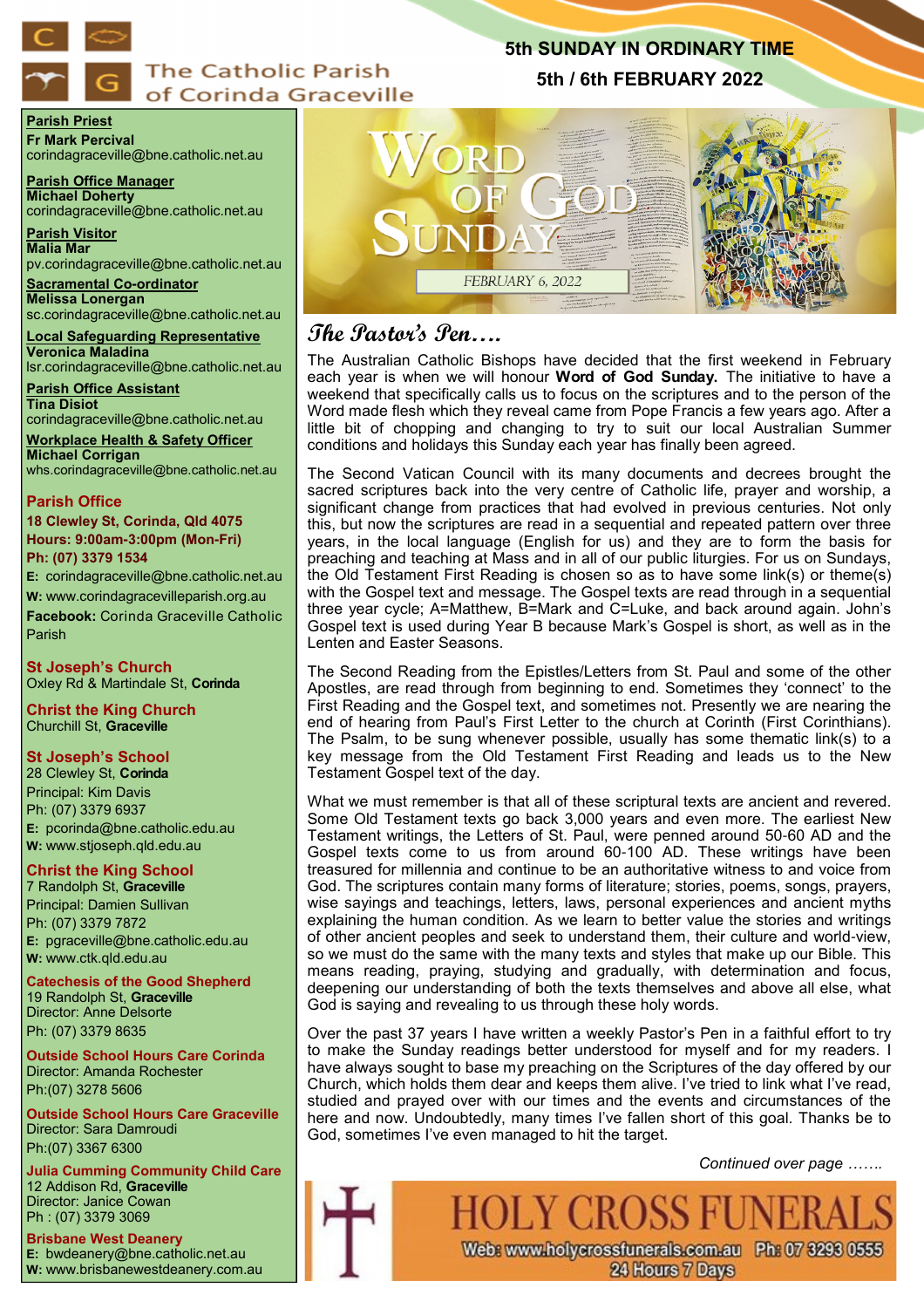## **The Pastor's Pen continued….**

This weekend the Word Himself acts and speaks powerful and effective words from God that call His first disciples to flow in His footsteps. With generosity of spirit those humble fishermen of Galilee left everything behind them in order to walk beside Jesus and learn from Him. Some years after this, Paul was called to do the same. He turned his ways and thinking completely around and became the Apostle to the pagans/the gentiles. Over 600 years before Jesus, the fishermen disciples and St. Paul came on the scene, Isaiah was cleansed and called to speak out God's prophetic word for the people of his time. He humbly accepted, becoming God's voice of warning and of hope, afflicting and challenging the comfortable and powerful and comforting and consoling the afflicted and powerless.



God speaks and calls us still to the same discipleship and the same mission. There is only one question; Are we listening, understanding rightly and humbly accepting God's message and call to us today? Just about everything depends upon which way we answer this question. *Fr. Mark Percival. MA, PP.* 

**New Auxiliary Bishop for Brisbane:** Pope Francis recently announced that Society of the Divine Word priest Fr Tim Norton will become an Auxiliary Bishop in the Archdiocese of Brisbane. Fr Norton, who was in ministry in Italy, will join Auxiliary Bishop Ken Howell in supporting Archbishop Mark Coleridge in serving the Catholics of Brisbane Archdiocese. Born and raised in Sydney, Fr Norton made his first profession in 1986 and was ordained to the priesthood in 1991. He describes several years of religious formation and priestly ministry in Mexico as "very formative for him". Since June 2020, Fr Norton has been working full-time with consecrated women and men promoting interculturality, something his order – commonly known as the Divine Word Missionaries or SVDs – are renowned for, including in Australia.

While head of the Australian SVD Province, he worked with Archbishop Coleridge to establish a Divine Word Missionary presence in two parishes. "The SVD are active in the parishes of Inala and Kingston-Marsden, both very multicultural, and therefore places where the SVD confreres do their best work," he said. Fr Norton also worked with the local St Vincent de Paul Society in arranging for one of the order's properties in Brisbane to serve as a shelter for people fleeing abusive relationships. In almost 40 years of ministry, Fr Norton has also held key roles in Divine Word Missionary seminaries and has spent most of the past eight years in Rome running renewal programs for priests and brothers. He served as vice-president of Catholic Religious Australia from 2008 to 2010, in which capacity he attended meetings of the Australian Catholic Bishops Conference as an observer. He said he would bring to his ministry in Brisbane "an intense interest in culture, and the mission of God in the world, whatever shape or form that may take". Fr Norton spent time before and after priestly ordination living and working with people in Sydney who live on the streets, struggling with mental illness and addiction. He trained as a physiotherapist before entering religious life, and he continues to see that as part of his ministry. Archbishop Coleridge said Fr Norton's appointment was "in some ways surprising", but said he "brings to the ministry of bishop many gifts and experiences required now more than ever as the whole Church seeks to become more missionary". "He will make a real contribution not only locally in Brisbane and Queensland but also nationally and internationally". Fr Norton's Ordination to the Episcopate will be held at the Cathedral of St Stephen on Tuesday 22nd February 2022, the Feast of the Chair of St Peter.

**Archbishop Mark Coleridge has recently made the following appointments:** Fr Biju Thomas CMI - Parish Priest of Our Lady and St Dympna's Parish Aspley; Fr John David Chodagiri OMI - Parish Priest of St Eugene's Parish, Burpengary; Fr Meno Basti Devalagama Arachchige OMI - Parish Priest St Oliver Plunkett Parish, Cannon Hill; Fr Gabriel III Chung, from Andong Diocese, South Korea, has been appointed Chaplain to the Korean Catholic Community; Fr Ladu Yanga - Dean of Redland Bayside Deanery; Fr Kevin Smith - Administrator of Regina Caeli Parish, Coorparoo Heights; Fr Neville Yun - Administrator of St Agatha's Parish, Clayfield; Fr Valentine Ejikeme Ntamaka - Associate Pastor of Our Lady of the Rosary Parish, Caloundra; Fr Anthony Chijioke Odionyenfe - Associate Pastor of Living Waters Parish, Caboolture; Fr Dang Ngoc Hai Nguyen OSA - Associate Pastor of Jubilee Catholic Parish; Fr Johny Ouseph Edapulavan CMI - Associate Pastor of Ipswich Catholic Community. Fr Thomas Zaranski has been granted permission to serve on loan to the Military Ordinariate for a period of 6 years. Fr Luau Le OFMCap has joined the Capuchin community at Dutton Park as Director of Postulants. Fr Neil Muir has been appointed Rector of the Holy Spirit Seminary. Fr Pius Jones SM has joined the Society of Mary community in Herston. Deacon Tim Shanahan has been appointed as Deacon of Redcliffe Parish as well as ministry in the area of Christian marriage formation. Deacon Gary Stone's appointment as Chaplain to the ex-Service community of South-East Queensland is renewed. Deacon Adrian Eldridge has been appointed Deacon of Nambour Parish as well as ministry in the area of disability service. Deacon Ernesto Villalba Velasquez has been appointed Deacon of New Farm Parish as well as ministry in the area of healing in particular support of exorcism. Deacon El Louie Jimenez has been appointed to diaconal ministry at Our Lady of the Southern Cross Parish, Springfield. In November Pope Francis appointed Fr Tim Norton SVD as Auxiliary Bishop of Brisbane. His ordination is proposed for 22 February 2022.

**EthicsFinder:** a search engine database which features expertly curated content on a range of important ethical, social, cultural and philosophical issues and, in particular, Catholic approaches to these. This free resource is offered to parishioners who would like a reliable, accessible way to explore what the Church teaches on a variety of key issues. EthicsFinder is a free, global, digital resource which will be of immense value to interested parishioners. Try Australian Catholic University's free, digital tool www.ethicsfinder.com

**Tonga Disaster Relief:** Caritas Australia is currently raising funds to support communities impacted by the eruption and tsunami in Tonga. Call 1800 024 413 toll free, or visit https://www.caritas.org.au/donate/emergency-appeals/pacific/ to provide much needed support by donating to the **Pacific Emergency Appeal**.

*We, the community of Corinda-Graceville Catholic Parish, acknowledge the traditional custodians of the lands on which our parish stands, the Yuggera and Turrbal peoples, and pay our respects to Elders past, present and emerging*.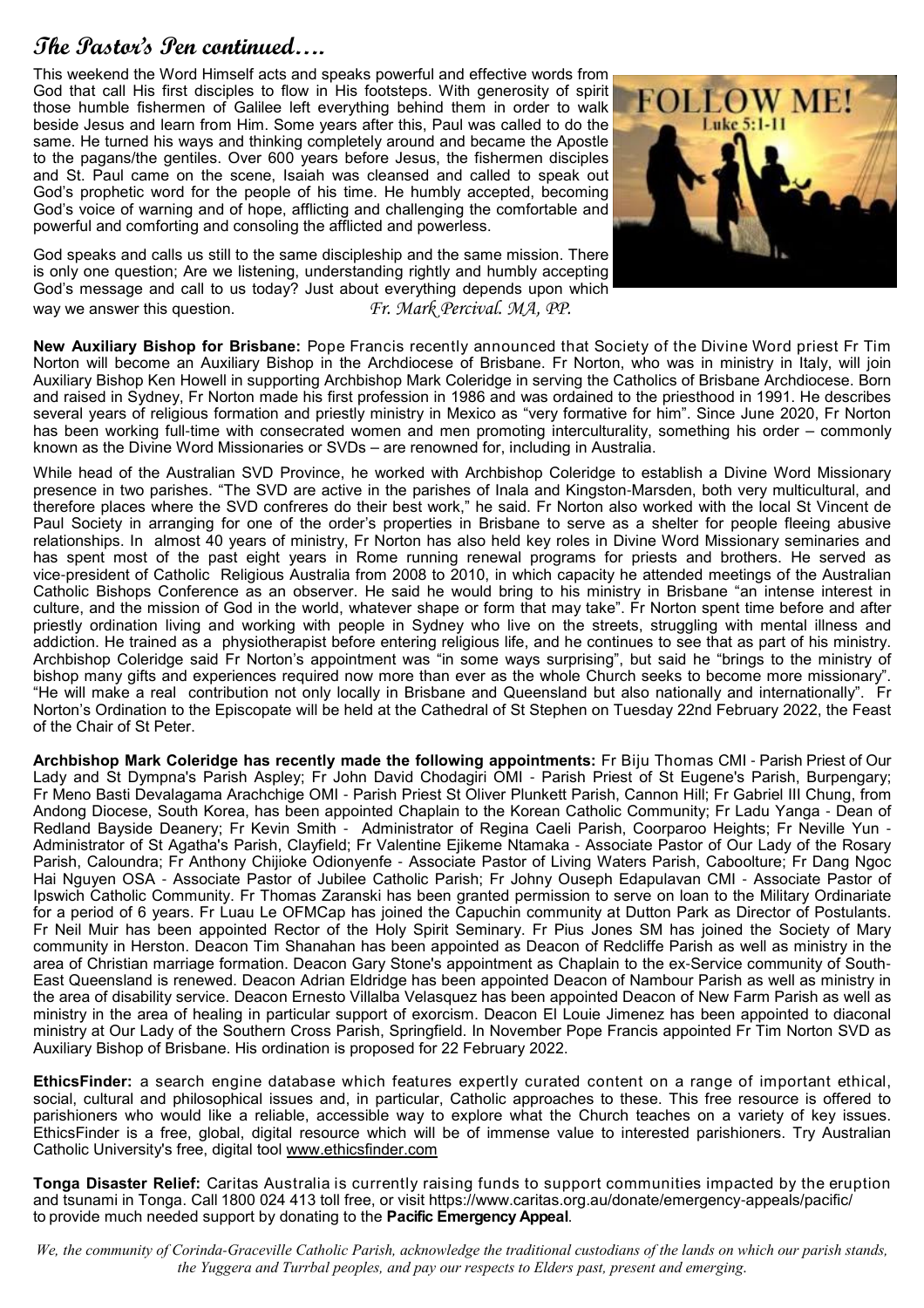**School Resumes:** for all of our students at Christ the King and St Joseph's Schools on Monday morning 7th February. Our schools will be operating as safely as possible according The Queensland Government Back to School 2022 Plan, as well as advice from Brisbane Cath Ed. Any activities held between the school and the parish communities will also be in accordance with all regulations and advice. The safety of all of our parishioners is paramount and the parish has worked very hard over the past two years to ensure all regulations and requirements have been adhered to for the sake of all.

**St Vincent de Paul Meeting:** 8am Friday 11th February.

**Finance Council Meeting:** 7pm Thursday 17th February - Parish Office.

**Choir Practice:** at this stage it is planned that we will commence choir rehearsals on Thursday 17th February at 7.30pm in St Joseph's Church.

**First Holy Communion Information Night:** is planned for Thursday evening 24th February at 6.30pm in St Joseph's Church Corinda. This meeting is for parents/guardians of children who have already made the Sacrament of Confirmation and who are choosing to continue their child's sacramental journey.

**Date Claimer: ASH WEDNESDAY:** A Vigil Mass will be held at 7.00pm on TUESDAY 1st March at St Joseph's Church. Mass on Ash Wednesday morning 2nd March will be held at 8.30am at Christ the King Church.

**Baptism ceremonies:** continue as planned and as detailed in the parish calendar. Baptism Preparation sessions are held on the first Sunday of month at Christ the King Church at 10.30am (straight after Mass). Baptisms are held at 11am on the second Sunday of the month at St Joseph's Church and at 11am on the fourth Sunday of the month at Christ the King Church. Bookings must be made via the parish office and all paperwork submitted prior to attending the Prep session.

**Youth Group** and **Children's Liturgy of the Word:** will recommence as soon as possible. We will determine new commencement dates for both of these activities according to the Omicron situation and Covid regulations as we move forward in next couple of weeks.



**St Vincent de Paul:** Your local St Vincent de Paul conference provides support to people within our parish area who are struggling. We have been able to reach out on about 250 occasions so far this financial year, providing over \$30,000 worth of assistance. In making visits and establishing a relationship with our companions, we are able to better understand their needs, and it is this personal relationship which is an important component of the support we provide.

For those who are surviving on Centrelink income, payment of an electricity account or a vehicle registration bill can be enough to leave them unable to afford groceries, so supermarket vouchers are welcome. At this time of year, school expenses can be difficult for local families, and this is another area where we can reach out. We have also paid bills for those unable to meet payment deadlines, and have encouraged companions in setting up payment plans. On a number of occasions, we have met rental payments, keeping people in their dwellings as they went through a time of unplanned expenses, and have also helped with temporary accommodation for those escaping domestic violence. Recently we were able to purchase beds for a refugee family who had been sleeping on the floor.

It is at times like these that we realise how appreciative we are of your support, knowing that we are able to step in because you have donated to our conference. So thank you again, and be assured that your donation is well used. Your kindness is much appreciated, not only by us, but also by those we assist. If you are interested in joining SVDP, please email us at ctksj4075@svdpqld.org.au and a conference member will contact you with information.

**Synod 2021-2023:** In October 2023, the Catholic Church will gather to reflect on the theme **"For a Synodal Church: Communion, Participation and Mission".** Pope Francis is inviting everyone to share their experiences of synodality (walking together), a decisive theme for the life and mission of the Church. Your voice matters! You are invited to be a part of this journey by reflecting on the Synod Themes and sharing your story. Visit https://www.catholic.org.au/synodalchurch

**Please remember your Covid Safe practices at church:** 

- **Check in with the Qld Check In App or at the Marshal's desk.**
- **Masks are mandatory.**
- **Enter the church via the front door only.**
- **Use Hand Sanitiser upon entering and leaving the church.**
- **Social Distance - Keep 1.5 metres between you and others when entering the church, processing to Communion and leaving the church.**

*We pray for the good health, strength and healing of:* Ron Atkins, Alan Carr, Bridie Carr, Jairo Cifuentes, Beryl Clark, George Cole, June Denham, Ian Douglas Coles, Maureen Doherty, Nash Giles, Carla Gill, Philomena Green, Bob & Myrna Healy, Clare Hickey, Ned Hiller, Mark Inmon, Ryan Lange, Gordon & Neil McCormack, Jack McLaughlin, Geraldine McLeod, Maureen McNamara, Margaret Mealey, Damien Mollard, Julene Montgomery, Adam & Monica Morrison, Jan O'Donoghue, Jimmy O'Keefe, Taavi Orupold, Emma Parer, Genevieve Parer, Shelly Parer, Dawn Punter, Sr Bernadetta Robinson olsh, Mary Shand, Tony Stark, Sr Cyprian Thureson pbvm, Pauline Thureson, Geoffrey Trenear, Paul Vickers, Rebecca Wallace, Nick Willemsen, Frank Zubeldia. We pray for all who are suffering from Covid19. We remember and pray for all our parishioners living in aged care.

*May the recently deceased rest in peace:* Concetta Bambino, George Fitz-Walter and for all those who have died from Covid19

*We pray for those whose anniversaries occur about* this *time:* Rita Mortiss, David McKeon, Bernadette Burton, James Carmody, Jean Wheatland, Sima Sulaimani, Vincent Son Vau Vu, Peter & Maria, John Ahearn, Brian Ahearn, Desmond Campbell, Brian Claffey, Ann Sellars, John Staunton